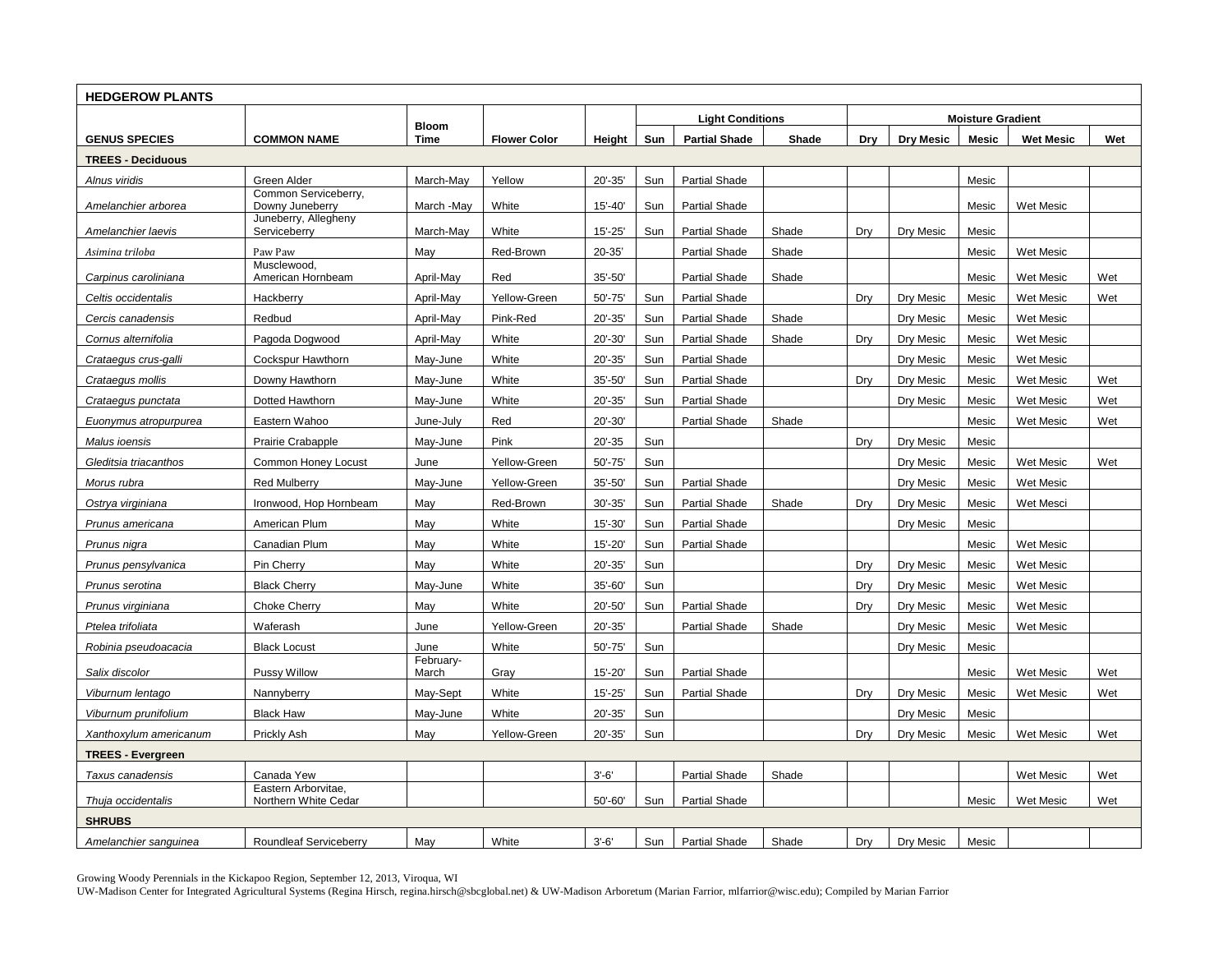|                           |                             |                      |                     |             | <b>Light Conditions</b> |                      |            |     | <b>Moisture Gradient</b> |              |                  |     |  |
|---------------------------|-----------------------------|----------------------|---------------------|-------------|-------------------------|----------------------|------------|-----|--------------------------|--------------|------------------|-----|--|
| <b>GENUS SPECIES</b>      | <b>COMMON NAME</b>          | <b>Bloom</b><br>Time | <b>Flower Color</b> | Height      | Sun                     | <b>Partial Shade</b> | Shade      | Dry | <b>Dry Mesic</b>         | <b>Mesic</b> | <b>Wet Mesic</b> | Wet |  |
| Amelanchier spicata       | <b>Dwarf Serviceberry</b>   | May-June             | White               | $6' - 8'$   | Sun                     | <b>Partial Shade</b> |            | Drv | Dry Mesic                | Mesic        |                  |     |  |
| Amorpha fruticosa         | False Indigo                | May-July             | Purple              | $3' - 7'$   | Sun                     | <b>Partial Shade</b> |            |     | Dry Mesic                | Mesic        | <b>Wet Mesic</b> |     |  |
| Aronia melanocarpa        | <b>Black Chokeberry</b>     | May-July             | White               | 10'         | Sun                     | <b>Partial Shade</b> |            | Dry | Dry Mesic                | Mesic        | Wet Mesic        | Wet |  |
| Ceanothus americanus      | New Jersey Tea              | July-Aug.            | White               | $2' - 3'$   | Sun                     | <b>Partial Shade</b> |            | Dry | Dry Mesic                |              |                  |     |  |
| Cephalanthus occidentalis | <b>Buttonbush</b>           | July-Sept.           | White               | $6' - 12'$  | Sun                     | <b>Partial Shade</b> |            |     |                          | Mesic        | Wet Mesic        | Wet |  |
| Cornus amomum             | Silky Dogwood               | June-Sept.           | White               | $3' - 9'$   | Sun                     |                      |            |     |                          | Mesic        | Wet Mesic        | Wet |  |
| Cornus canadensis         | Bunchberry                  | May-June             | White               | 9"          |                         | <b>Partial Shade</b> | Deep shade |     |                          | Mesic        | Wet Mesic        | Wet |  |
| Cornus racemosa           | Gray Dogwood                | June                 | White               | $6' - 8'$   | Sun                     | <b>Partial Shade</b> | Shade      | Dry | Dry Mesic                | Mesic        | Wet Mesic        |     |  |
| Cornus rugosa             | Roundleaf Dogwood           | June                 | White               | $9'$        |                         | <b>Partial Shade</b> | Shade      |     | Dry Mesic                | Mesic        | <b>Wet Mesic</b> |     |  |
| Cornus stolonifera        | Red-osier Dogwood           | May-June             | White               | $4' - 6'$   | Sun                     | <b>Partial Shade</b> | Shade      |     |                          | Mesic        | <b>Wet Mesic</b> | Wet |  |
| Corylus americana         | American Hazelnut, Filbert  | March-Sept.          | Yellow-Orange       | $8' - 18'$  | Sun                     | <b>Partial Shade</b> | Shade      | Dry | Dry Mesic                | Mesic        |                  |     |  |
| Corylus cornuta           | <b>Beaked Hazelnut</b>      | March-April          | Red                 | 10'         | Sun                     | <b>Partial Shade</b> | Shade      | Dry | Dry Mesic                | Mesic        | Wet Mesic        |     |  |
| Diervilla lonicera        | <b>Bush Honeysuckle</b>     | June-July            | Yellow/Red          | $2' - 3'$   | Sun                     | <b>Partial Shade</b> | Shade      | Dry | Dry Mesic                | Mesic        |                  |     |  |
| Dirca palustris           | Leatherwood                 | March-April          | Yellow              | $3' - 6'$   |                         | <b>Partial Shade</b> | Shade      |     |                          | Mesic        | <b>Wet Mesic</b> |     |  |
| Gaultheria procumbens     | Wintergreen                 | June-Aug.            | White               | $2" - 4"$   |                         | <b>Partial Shade</b> | Deep shade |     |                          | Mesic        | Wet Mesic        |     |  |
| Gaylussacia baccata       | <b>Black Huckleberry</b>    | May-July             | White               | $1' - 3'$   | Sun                     | <b>Partial Shade</b> | Shade      | Dry | Dry Mesic                |              |                  |     |  |
| Hamamelis virginiana      | Witch Hazel                 | Aug. - Oct.          | Yellow              | $15' - 30'$ | Sun                     | <b>Partial Shade</b> | Shade      | Drv | Dry Mesic                | Mesic        | Wet Mesic        |     |  |
| Hypericum kalmianum       | Kalm St. Johnswort          | July-Aug.            | Yellow              | $2' - 4'$   | Sun                     | <b>Partial Shade</b> |            | Drv | Dry Mesic                | Mesic        | <b>Wet Mesic</b> |     |  |
| llex verticillata         | Winterberry                 | June-July            | Greenish-White      | $3' - 12'$  | Sun                     | <b>Partial Shade</b> | Shade      |     |                          |              | Wet Mesic        | Wet |  |
| Physocarpus opulifolius   | Ninebark                    | May-June             | White/Pink          | $5' - 10'$  | Sun                     | <b>Partial Shade</b> | Shade      | Dry | Dry Mesic                | Mesic        |                  |     |  |
| Potentilla fruticosa      | Shrubby Potentilla          | June-Sept.           | Yellow              | $3' - 4.5'$ | Sun                     |                      |            |     |                          | Mesic        | Wet Mesic        |     |  |
| Rhus aromatica            | <b>Fragrant Sumac</b>       | March-April          | Yellow              | $5' - 12'$  | Sun                     |                      |            | Drv | Dry Mesic                | Mesic        |                  |     |  |
| Prunus pumila             | Sand Cherry                 | May                  | White               | $2'-6"$     | Sun                     |                      |            | Dry | Dry Mesic                | Mesic        |                  |     |  |
| Rhus glabra               | Smooth Sumac                | July                 | Green               | 20'         | Sun                     |                      |            |     | Dry Mesic                | Mesic        |                  |     |  |
| Rhus typhina              | Staghorn Sumac              | June-July            | Green               | 20'         | Sun                     |                      |            | Dry | Dry Mesic                | Mesic        |                  |     |  |
| Ribes americanum          | American Black Currant      | May-June             | White/Yellow        | $3' - 6'$   | Sun                     | <b>Partial Shade</b> | Shade      |     |                          |              | Wet Mesic        | Wet |  |
| Ribes cynosbati           | <b>Prickly Gooseberry</b>   | April-May            | Green               | $3' - 6'$   | Sun                     | <b>Partial Shade</b> | Shade      | Dry | Dry Mesic                | Mesic        | Wet Mesic        |     |  |
| Ribes missouriense        | Misssouri Gooseberry        | April-May            | White               | $3' - 6'$   | Sun                     |                      |            | Dry | Dry Mesic                | Mesic        | Wet Mesic        | Wet |  |
| Ribes odoratum            | <b>Clove Currant</b>        | April-May            | Yellow/Red          | $6' - 9'$   | Sun                     |                      |            |     | Dry Mesic                | Mesic        |                  |     |  |
| Rosa arkansana            | Prairie Rose                | May-Sept.            | Pink                | $7 - 2$     | Sun                     |                      |            |     |                          | Mesic        | Wet Mesic        |     |  |
| Rosa blanda               | Smooth Rose                 | May-Sept.            | Pink                | $8" - 3.5"$ | Sun                     |                      |            | Dry | Dry Mesic                | Mesic        | Wet Mesic        |     |  |
| Rosa carolina             | Pasture Rose, Carolina Rose | May-Sept.            | Pink                | $1' - 3'$   | Sun                     | <b>Partial Shade</b> |            | Dry | Dry Mesic                | Mesic        | Wet Mesic        |     |  |
| Rubus allegheniensis      | Blackberry                  | May-June             | White               | $3'-6'$     | Sun                     | <b>Partial Shade</b> |            | Dry | Dry Mesic                | Mesic        |                  |     |  |
| Rubus occidentalis        | <b>Blackcap Raspberry</b>   | May-June             | White               | $3' - 6'$   | Sun                     | <b>Partial Shade</b> | Shade      | Dry | Dry Mesic                | Mesic        | Wet Mesic        |     |  |
| Rubus idaeus              | <b>Red Raspberry</b>        | May-June             | White               | $3' - 6'$   | Sun                     | <b>Partial Shade</b> |            | Dry | Dry Mesic                | Mesic        | Wet Mesic        |     |  |
| Salix humilis             | Prairie Willow              | April-May            | Greenish-White      | $6' - 12'$  | Sun                     |                      |            |     | Dry Mesic                | Mesic        | Wet Mesic        | Wet |  |

Growing Woody Perennials in the Kickapoo Region, September 12, 2013, Viroqua, WI

UW-Madison Center for Integrated Agricultural Systems (Regina Hirsch, regina.hirsch@sbcglobal.net) & UW-Madison Arboretum (Marian Farrior, mlfarrior@wisc.edu); Compiled by Marian Farrior